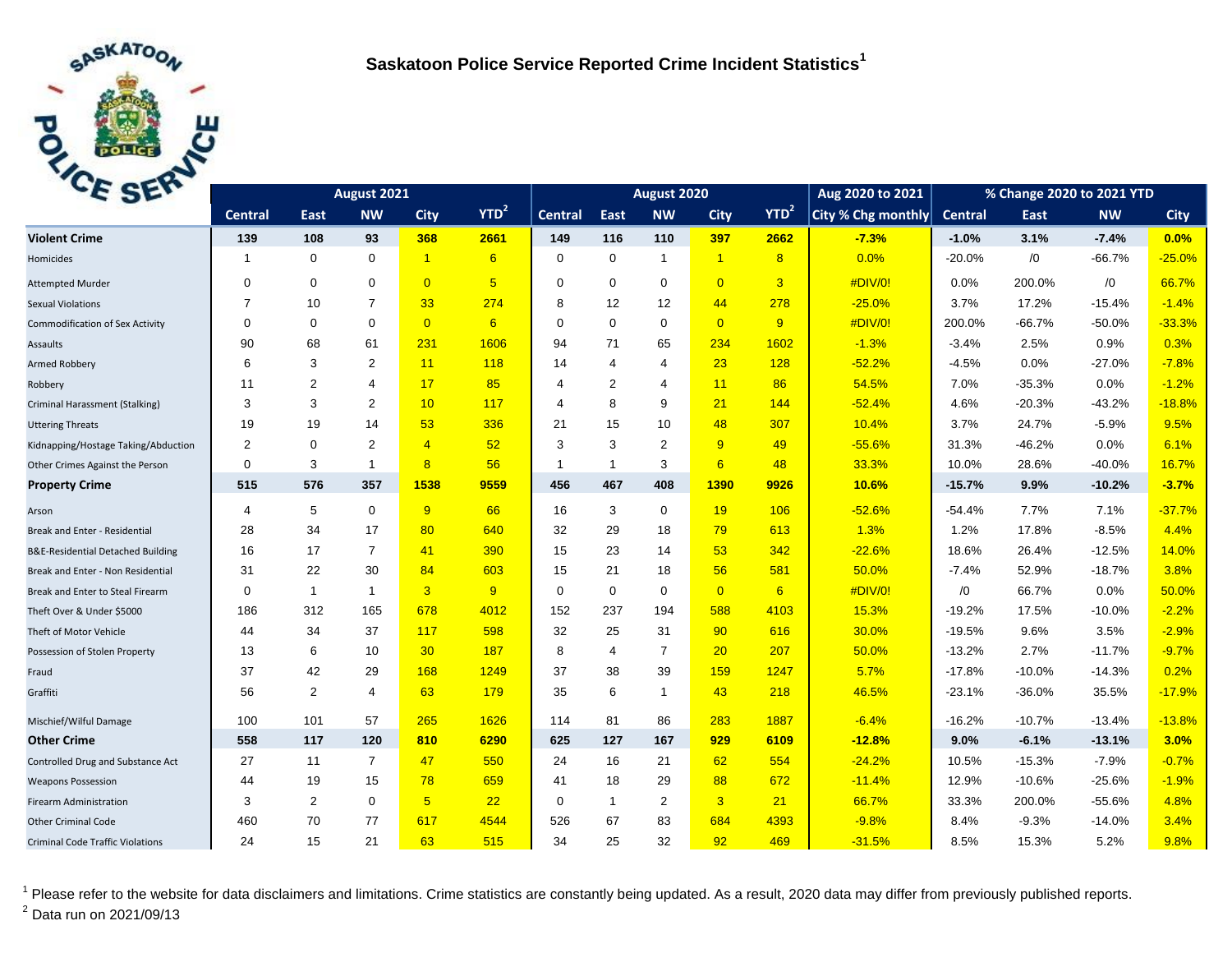| <b>Saskatoon Police Service Enforcement and Workload</b> |  |
|----------------------------------------------------------|--|
|                                                          |  |

| <b>Enforcement</b>                            | <b>Aug-21</b>  | <b>Aug-20</b>  | <b>YTD</b><br>2021 | <b>YTD</b><br>2020 | YTD %Chg      | <b>Workload</b>       | Aug-21 Aug-20 |        | <b>YTD 2021</b> | <b>YTD</b><br>2020 | <b>YTD %Chg</b> |
|-----------------------------------------------|----------------|----------------|--------------------|--------------------|---------------|-----------------------|---------------|--------|-----------------|--------------------|-----------------|
| <b>Traffic Tickets (Charges)</b>              |                |                |                    |                    |               | <b>Communications</b> |               |        |                 |                    |                 |
| <b>Total Tickets Issued</b>                   | 1,969          | 2,172          | 19,447             | 13,309             |               | 46.1% Total Calls     | 11,751        | 11,581 | 82,174          | 79,993             | 2.7%            |
| Provincial Traffic Safety Act                 | 668            | 803            | 6,851              | 5,372              | 27.5%         | Dispatched            | 7,621         | 7,255  | 52,360          | 53,757             | $-2.6%$         |
| Provincial Vehicle Equipment Regu             | 85             | 153            | 1,400              | 1,001              | 39.9%         | Not Dispatched        | 4,130         | 4,326  | 29,814          | 26,236             | 13.6%           |
| <b>Other Provincial</b>                       | 55             | 37             | 357                | 125                |               | 185.6% Telephone      | 6,546         | 6,594  | 45,989          | 45,339             | 1.4%            |
| <b>Other Municipal Traffic Bylaws</b>         | 16             | 22             | 272                | 180                |               | 51.1% 911 Complaints  | 4,473         | 4,158  | 30,521          | 29,113             | 4.8%            |
| <b>Provincial Speeding</b>                    | 480            | 687            | 6,369              | 4,426              |               | 43.9% On View         | 481           | 496    | 3,887           | 3,492              | 11.3%           |
| <b>Municipal Bylaw Speeding</b>               | $\mathbf 0$    | 8              | 262                | 54                 | 385.2% Alarm  |                       | 246           | 328    | 1,764           | 2,034              | $-13.3%$        |
| CTSS/SPS                                      | 652            | 447            | 3,852              | 2,095              | 83.9% Radio   |                       | 5             | 5      | 13              | 15                 | $-13.3%$        |
| <b>Cannabis Tickets</b>                       | 13             | 15             | 84                 | 56                 | 50.0%         |                       |               |        |                 |                    |                 |
| Possess, consume, distribute                  |                |                |                    |                    |               |                       |               |        |                 |                    |                 |
| cannabis in vehicle                           | -1             | 9              | 26                 | 24                 | 8.3%          |                       |               |        |                 |                    |                 |
|                                               |                |                |                    |                    |               |                       |               |        |                 |                    |                 |
| <b>Collisions</b>                             | 290            | 298            | 2,429              | 2,371              | 2.4%          |                       |               |        |                 |                    |                 |
| <b>Property Damage</b>                        | 253            | 255            | 2,138              | 2,108              | 1.4%          |                       |               |        |                 |                    |                 |
| Personal Injury                               | 36             | 43             | 287                | 260                | 10.4%         |                       |               |        |                 |                    |                 |
| Fatality                                      |                | 0              | $\overline{4}$     | 3                  | 33.3%         |                       |               |        |                 |                    |                 |
| Non Hit & Run                                 | 163            | 159            | 1,424              | 1,340              | 6.3%          |                       |               |        |                 |                    |                 |
| Hit & Run                                     | 127            | 139            | 1,005              | 1,031              | $-2.5%$       |                       |               |        |                 |                    |                 |
| <b>Pedestrian Collisions</b>                  | $\overline{7}$ | $\overline{7}$ | 35                 | 44                 | $-20.5%$      |                       |               |        |                 |                    |                 |
| <b>Number Vehicles</b>                        | 545            | 575            | 4,642              | 4,484              | 3.5%          |                       |               |        |                 |                    |                 |
| Number Injured                                | 43             | 48             | 349                | 308                | 13.3%         |                       |               |        |                 |                    |                 |
| <b>Number of Fatalities</b>                   | -1             | 0              | 3                  | $\overline{2}$     | 50.0%         |                       |               |        |                 |                    |                 |
|                                               |                |                |                    |                    |               |                       |               |        |                 |                    |                 |
| <b>Criminal Code Traffic Violations</b>       | 63             | 92             | 515                | 469                | 9.8%          |                       |               |        |                 |                    |                 |
| Dangerous Operation of                        |                |                |                    |                    |               |                       |               |        |                 |                    |                 |
| Motor Vehicle                                 | 24             | 41             | 186                | 166                | 12.0%         |                       |               |        |                 |                    |                 |
| Impaired Operation of<br><b>Motor Vehicle</b> |                |                |                    |                    |               |                       |               |        |                 |                    |                 |
| <b>Other Criminal Code Traffic</b>            | 31<br>8        | 36<br>15       | 256<br>73          | 231<br>72          | 10.8%<br>1.4% |                       |               |        |                 |                    |                 |
|                                               |                |                |                    |                    |               |                       |               |        |                 |                    |                 |